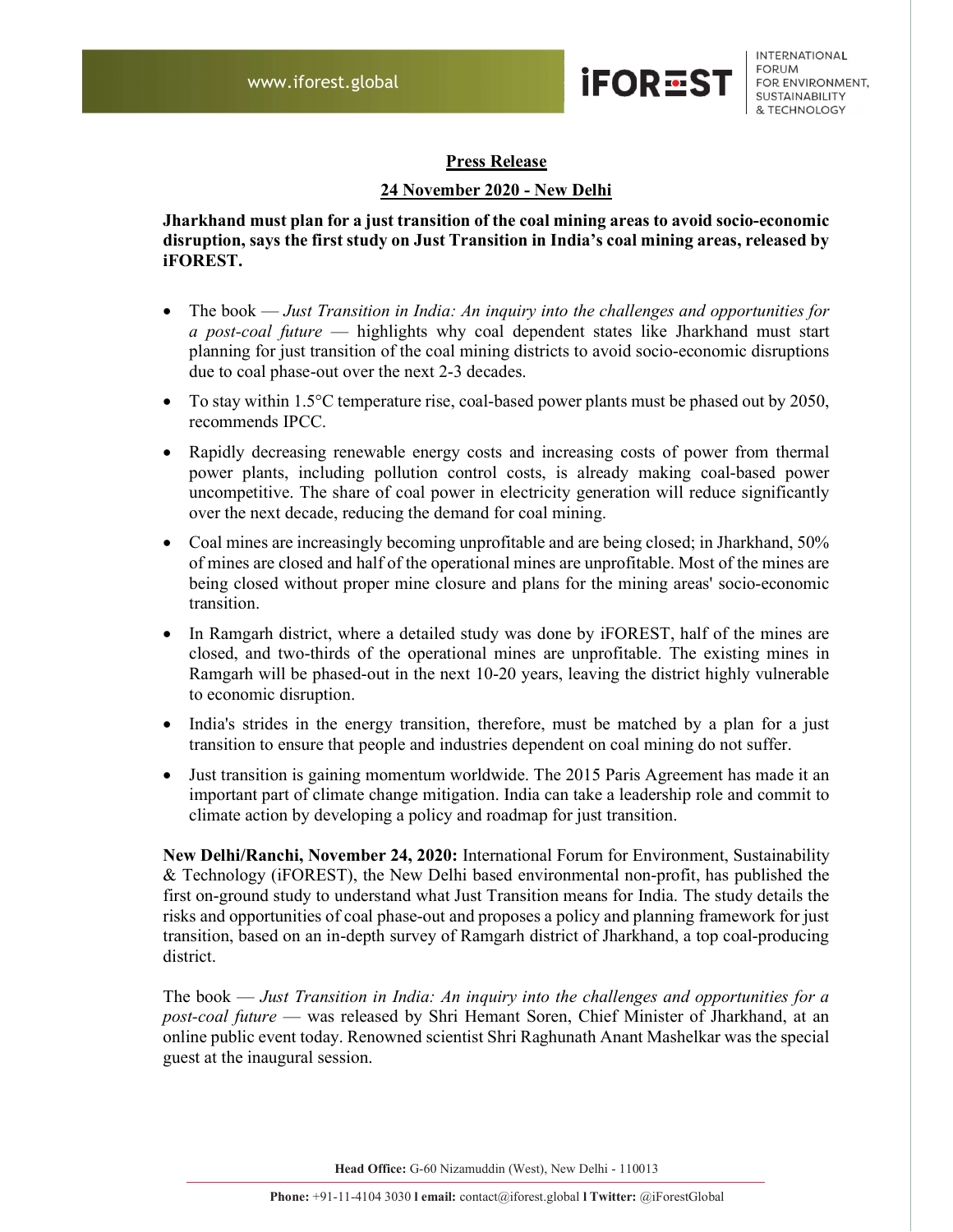Speaking at the occasion of the book launch, Shri Hemant Soren, Chief Minister of Jharkhand, said, "We are mindful that coal will reduce over time, and therefore we have to plan for a postcoal future. As Jharkhand is rich in other natural resources, we are diversifying our economy and promoting tourism, forestry, agro-based industries, and the service sectors. Just Transition is a good planning framework for the state government to consider. I want to congratulate iFOREST for bringing out such an important report".

Speaking at the event, Chandra Bhushan, iFOREST President & CEO, said that "Just Transition is an imperative for India as we have only 20-30 years to phase-out coal-based power to avoid catastrophic impacts of climate change. This is a very short time to transform coal mining areas and coal-dependent industries. If we do not start planning for a post-coal future now, our coaldependent regions will face major economic and social disruptions in the coming years."

Just Transition was included in the Paris Climate Agreement in 2015 to ensure that the workers and the local communities dependent on fossil fuels like coal do not suffer due to the phase-out of coal to meet the climate change goals. Therefore, the basic idea of just transition is to ensure decent work opportunities and social support systems for the people whose livelihood is likely to be affected by the energy transition.

India has so far not engaged nationally or internationally on coal phase-out and just transition because of the country's high dependence on coal for energy security and industrial growth. But coal is rapidly losing its cost advantage to renewables, and the supply of affordable 24x7 electricity from solar and wind with battery storage is becoming a reality. In such a situation, coal consumption in the country is projected to peak by 2030 and then start reducing. This will have a significant bearing on coal mining areas as coal mines will shut down, reducing jobs and income.

But coal mines are already being shut down in an unplanned fashion due to various factors, including unprofitability. As the iFOREST study points out, in Jharkhand, 50% of mines are closed, and half of the operational mines are unprofitable. Most of the mines have been closed without proper mine closure and plans for the mining areas' socio-economic transition. The situation in Ramgarh district, which the book captures in detail, illustrates why just transition is not a consideration for the future; instead, it is a challenge of the present.

Ramgarh is one of Jharkhand's top coal-producing districts, but its mining activities are shrinking, shows the study. About 50% of mines are closed, and two-thirds of the operational mines are unprofitable. Besides, Ramgarh is an aspirational district with poor socio-economic indicators. "The situation becomes alarming when we look at the economic dependence of the district on coal. Coal mining and coal-dependent industries contribute about 40% of the district's GDP. Moreover, one-fourth of the households depend directly on the coal industry for income, most of them being informal workers. Without planning for a Just Transition, the district is already suffering and will suffer immensely in the coming years," said Shruti Agarwal, Programme Associate, iFOREST.

Head Office: G-60 Nizamuddin (West), New Delhi - 110013